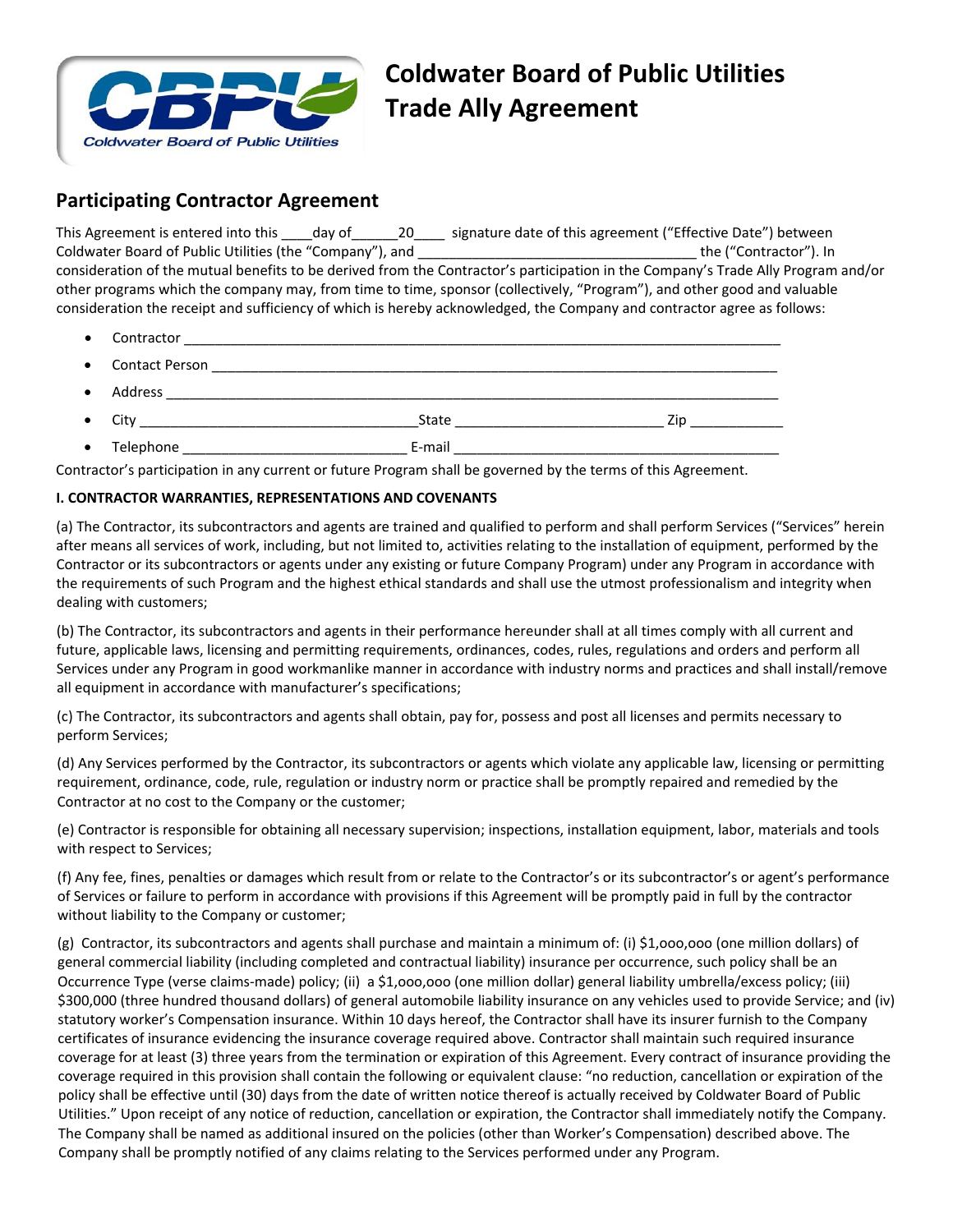(h) Contractor warrants and covenants that the Contractor biographical information set out in Appendix A is true, complete and correct.

(i) Contractor shall work to promptly resolve all customer complaints regarding Services and take corrective actions as may be reasonable.

(j) Contractor shall honor the terms of any warranty on the products(s) Service(s) provided to customer throughout the warrant period.

(k) Contractor shall be fully responsible for the safekeeping of any customer property if such property is in possession or control of the Contractor, its subcontractors or agents.

(l) Contractor is not entitled to use the company's name, logo, forms, contracts or advertisements without the Company's express written permission. Contractor is not permitted to link to company's or its affiliates' website(s). Contractor shall adhere to guidelines/procedures on the proper use of any forms, contracts, logos or advertisements supplied by the Company, if any, relating to Program offerings.

(m) Contractor agrees that any representations or warranties extended by it, its subcontractors or agents to any customer shall be its sole responsibility.

#### **II. INDENNIFICATION**

To the fullest extent permitted by law, the Contractor agrees to indemnify, defend and hold harmless the Company and its agents, employees and affiliates against any and all liability, suits, damages claims and costs, including, but not limited to, reasonable attorney's fees, arising in whole or in part, from the actions or inactions (including, but not limited to, any breach of this Agreement) by the Contractor or its officers, agents, employees or subcontractors. Contractor's obligation to indemnify, defend and hold harmless shall survive the termination or expiration of this Agreement. In the event that the Contractor enters into an agreement with subcontractors or agents (or otherwise retains a subcontractor or agent) the agreement with each subcontractor or agent must (i) as set above, provide for indemnification defense and release of Company, its agents, employees and affiliates to the fullest extent permitted by law, and (ii) bind the subcontractor/agent to the terms and conditions of this Agreement. Even if an agent or subcontractor performs Services, the Company shall have, to the fullest extent permitted by law, full recourse against the Contractor for any subcontractor or agent breach or required indemnification, defense or release.

#### **III. INDEPENDENT CONTRACTOR**

The Contractor and all of its employees, officers, subcontractors and agents shall furnish services under any Program as independent contractors and not as an employee or agent of the Company. Contractor, its subcontractors and agents have no power or authority to act, represent or bind the Company in any manner.

#### **IV. TERM/TERMINATION**

This Agreement shall be effective as of the Effective Date and shall terminate on December 31, 2012. Contractor agrees that the Company shall have the sole discretion with regard to: (i) Contractor admittance into any Program and; (ii) termination of participation therein (and all associated benefits) upon providing Contractor with written notice as company may elect without further recourse by the Contractor or liability of the Company. Upon providing Contractor with notice, Company reserves the right to modify or terminate a Program or this Agreement to whatever extent it may deem appropriate at any time without further recourse by the Contractor or liability of the Company. During the term of this Agreement, Contractor shall provide to the Company satisfactory evidence that it continues to be fully licensed and insured, consistent with the terms of this Agreement. In addition, Contractor shall provide to the Company satisfactory evidence that it continues to be fully licensed and insured, consistent with the terms of this Agreement within (15) fifteen days of any request by the Company for such evidence.

#### **V. OTHER PROVISIONS**

Contractor hereby authorizes the Company at any time during the term of this Agreement to obtain Contractor's complete credit histories and reviews. Without limiting the Company's rights under Section IV, the parties agree that this Agreement may only be amended by a written instrument signed by an authorized representative of the Contractor and the Company. This Agreement shall be governed by, and construed and enforced in accordance with, the laws of Michigan. The courts of Michigan shall have exclusive jurisdiction to hear any dispute or controversy concerning or arising from this Agreement. In the event of any litigation resulting herefrom, if the Company is the prevailing party, it shall be entitled to reasonable attorney's fees and costs.

This document constitutes the entire Agreement between the Company and the Contractor concerning the subject matter hereof. Appendices A & B and any documents referenced herein are an integral part of this Agreement. This Agreement replaces any previous agreements between the Company and the Contractor with regard to any Program; provided, however, each of the party's obligations with respect to any Services/work undertaken prior to the date hereof shall remain in full force and effect.